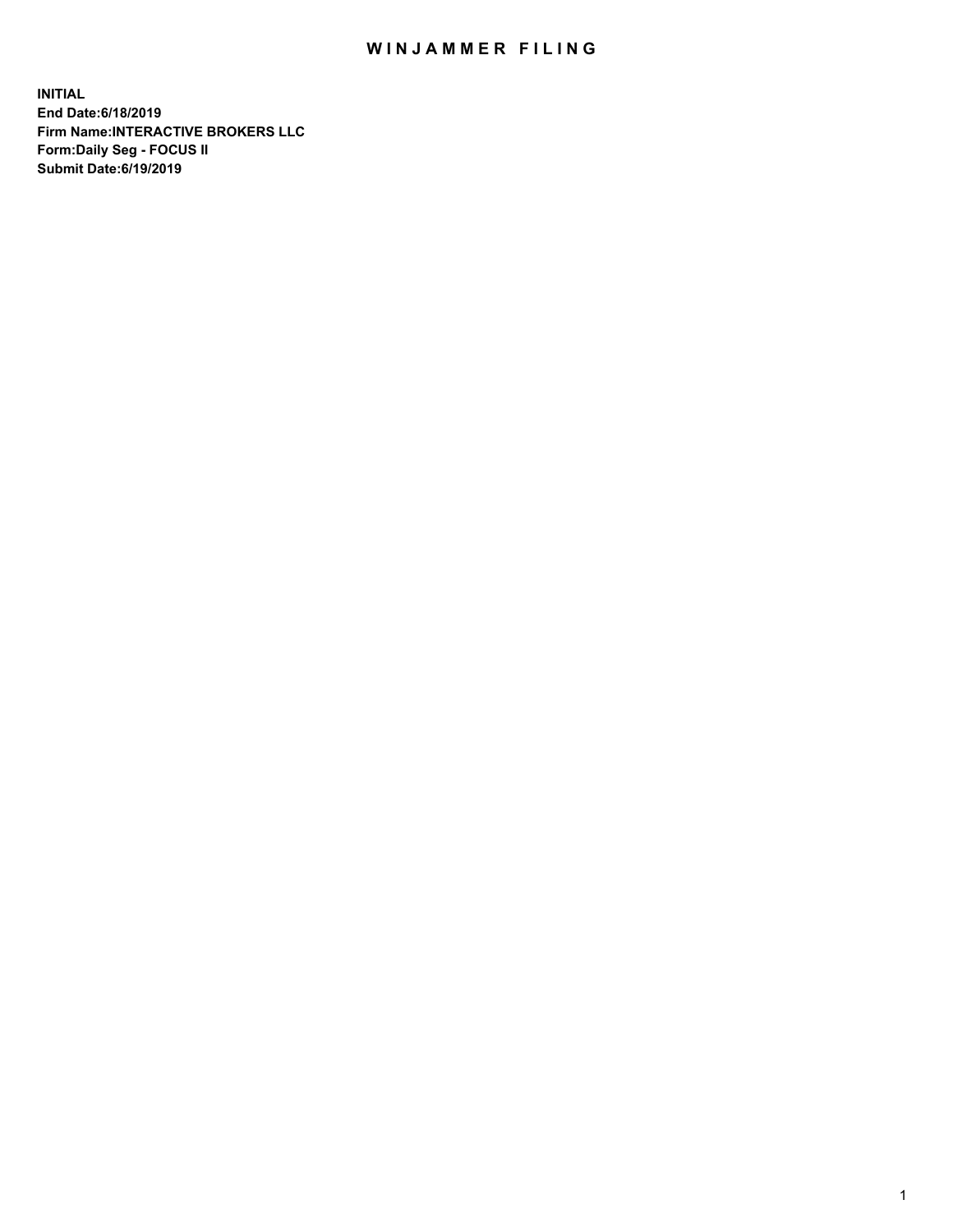**INITIAL End Date:6/18/2019 Firm Name:INTERACTIVE BROKERS LLC Form:Daily Seg - FOCUS II Submit Date:6/19/2019 Daily Segregation - Cover Page**

| Name of Company                                                                                                                                                                                                                                                                                                                | <b>INTERACTIVE BROKERS LLC</b>                                                                  |
|--------------------------------------------------------------------------------------------------------------------------------------------------------------------------------------------------------------------------------------------------------------------------------------------------------------------------------|-------------------------------------------------------------------------------------------------|
| <b>Contact Name</b>                                                                                                                                                                                                                                                                                                            | James Menicucci                                                                                 |
| <b>Contact Phone Number</b>                                                                                                                                                                                                                                                                                                    | 203-618-8085                                                                                    |
| <b>Contact Email Address</b>                                                                                                                                                                                                                                                                                                   | jmenicucci@interactivebrokers.c<br>om                                                           |
| FCM's Customer Segregated Funds Residual Interest Target (choose one):<br>a. Minimum dollar amount: ; or<br>b. Minimum percentage of customer segregated funds required:% ; or<br>c. Dollar amount range between: and; or<br>d. Percentage range of customer segregated funds required between:% and%.                         | $\overline{\mathbf{0}}$<br>$\overline{\mathbf{0}}$<br>155,000,000 245,000,000<br>0 <sub>0</sub> |
| FCM's Customer Secured Amount Funds Residual Interest Target (choose one):<br>a. Minimum dollar amount: ; or<br>b. Minimum percentage of customer secured funds required:% ; or<br>c. Dollar amount range between: and; or<br>d. Percentage range of customer secured funds required between:% and%.                           | $\overline{\mathbf{0}}$<br>0<br>80,000,000 120,000,000<br>0 <sub>0</sub>                        |
| FCM's Cleared Swaps Customer Collateral Residual Interest Target (choose one):<br>a. Minimum dollar amount: ; or<br>b. Minimum percentage of cleared swaps customer collateral required:% ; or<br>c. Dollar amount range between: and; or<br>d. Percentage range of cleared swaps customer collateral required between:% and%. | $\overline{\mathbf{0}}$<br><u>0</u><br>$\underline{0}$ $\underline{0}$<br>00                    |

Attach supporting documents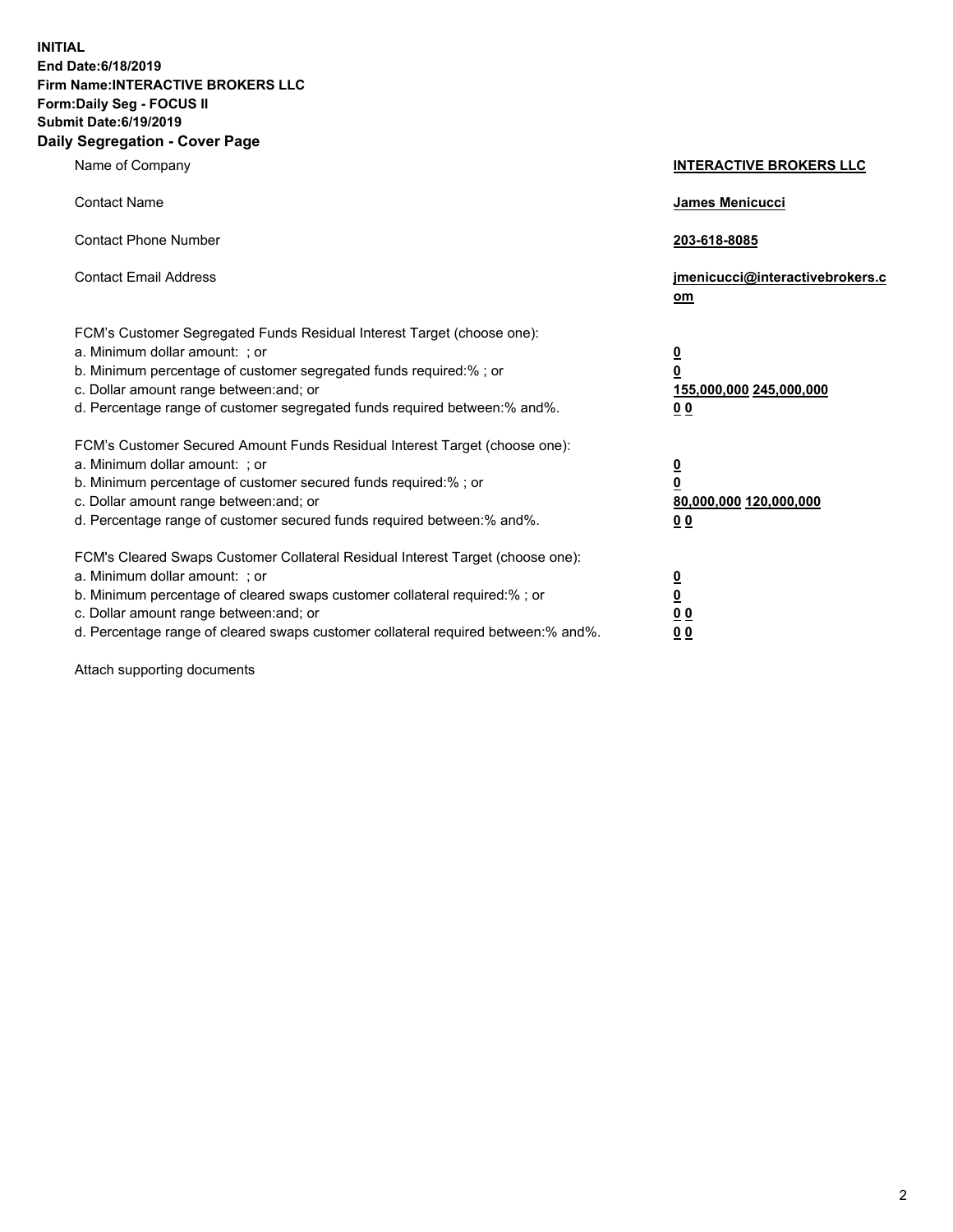## **INITIAL End Date:6/18/2019 Firm Name:INTERACTIVE BROKERS LLC Form:Daily Seg - FOCUS II Submit Date:6/19/2019 Daily Segregation - Secured Amounts**

|                | Dany Segregation - Secured Announts                                                                                             |                                                |
|----------------|---------------------------------------------------------------------------------------------------------------------------------|------------------------------------------------|
|                | Foreign Futures and Foreign Options Secured Amounts                                                                             |                                                |
|                | Amount required to be set aside pursuant to law, rule or regulation of a foreign                                                | $0$ [7305]                                     |
|                | government or a rule of a self-regulatory organization authorized thereunder                                                    |                                                |
| $\mathbf{1}$ . | Net ledger balance - Foreign Futures and Foreign Option Trading - All Customers                                                 |                                                |
|                | A. Cash                                                                                                                         | 464,493,687 [7315]                             |
|                | B. Securities (at market)                                                                                                       | $0$ [7317]                                     |
| 2.             | Net unrealized profit (loss) in open futures contracts traded on a foreign board of trade                                       | 18,248,771 [7325]                              |
| 3.             | Exchange traded options                                                                                                         |                                                |
|                | a. Market value of open option contracts purchased on a foreign board of trade                                                  | 32,642 [7335]                                  |
|                | b. Market value of open contracts granted (sold) on a foreign board of trade                                                    | -25,047 [7337]                                 |
| 4.             | Net equity (deficit) (add lines 1. 2. and 3.)                                                                                   | 482,750,053 [7345]                             |
| 5.             | Account liquidating to a deficit and account with a debit balances - gross amount                                               | 14,050 [7351]                                  |
|                | Less: amount offset by customer owned securities                                                                                | 0 [7352] 14,050 [7354]                         |
| 6.             | Amount required to be set aside as the secured amount - Net Liquidating Equity                                                  | 482,764,103 [7355]                             |
|                | Method (add lines 4 and 5)                                                                                                      |                                                |
| 7.             | Greater of amount required to be set aside pursuant to foreign jurisdiction (above) or line                                     | 482,764,103 [7360]                             |
|                | 6.                                                                                                                              |                                                |
|                | FUNDS DEPOSITED IN SEPARATE REGULATION 30.7 ACCOUNTS                                                                            |                                                |
| 1.             | Cash in banks                                                                                                                   |                                                |
|                | A. Banks located in the United States                                                                                           | 102,360,153 [7500]                             |
| 2.             | B. Other banks qualified under Regulation 30.7                                                                                  | 0 [7520] 102,360,153 [7530]                    |
|                | <b>Securities</b>                                                                                                               |                                                |
|                | A. In safekeeping with banks located in the United States<br>B. In safekeeping with other banks qualified under Regulation 30.7 | 413,510,252 [7540]                             |
| 3.             | Equities with registered futures commission merchants                                                                           | 0 [7560] 413,510,252 [7570]                    |
|                | A. Cash                                                                                                                         | $0$ [7580]                                     |
|                | <b>B.</b> Securities                                                                                                            | $0$ [7590]                                     |
|                | C. Unrealized gain (loss) on open futures contracts                                                                             | $0$ [7600]                                     |
|                | D. Value of long option contracts                                                                                               | $0$ [7610]                                     |
|                | E. Value of short option contracts                                                                                              | 0 [7615] 0 [7620]                              |
| 4.             | Amounts held by clearing organizations of foreign boards of trade                                                               |                                                |
|                | A. Cash                                                                                                                         | $0$ [7640]                                     |
|                | <b>B.</b> Securities                                                                                                            | $0$ [7650]                                     |
|                | C. Amount due to (from) clearing organization - daily variation                                                                 | $0$ [7660]                                     |
|                | D. Value of long option contracts                                                                                               | $0$ [7670]                                     |
|                | E. Value of short option contracts                                                                                              | 0 [7675] 0 [7680]                              |
| 5.             | Amounts held by members of foreign boards of trade                                                                              |                                                |
|                | A. Cash                                                                                                                         | 71,077,224 [7700]                              |
|                | <b>B.</b> Securities                                                                                                            | $0$ [7710]                                     |
|                | C. Unrealized gain (loss) on open futures contracts                                                                             | 20,577,617 [7720]                              |
|                | D. Value of long option contracts                                                                                               | 32,642 [7730]                                  |
|                | E. Value of short option contracts                                                                                              | <u>-25,047</u> [7735] <b>91,662,436</b> [7740] |
| 6.             | Amounts with other depositories designated by a foreign board of trade                                                          | 0 [7760]                                       |
| 7.             | Segregated funds on hand                                                                                                        | $0$ [7765]                                     |
| 8.             | Total funds in separate section 30.7 accounts                                                                                   | 607,532,841 [7770]                             |
| 9.             | Excess (deficiency) Set Aside for Secured Amount (subtract line 7 Secured Statement<br>Page 1 from Line 8)                      | 124,768,738 [7380]                             |
| 10.            | Management Target Amount for Excess funds in separate section 30.7 accounts                                                     | 80,000,000 [7780]                              |
| 11.            | Excess (deficiency) funds in separate 30.7 accounts over (under) Management Target                                              | 44,768,738 [7785]                              |
|                |                                                                                                                                 |                                                |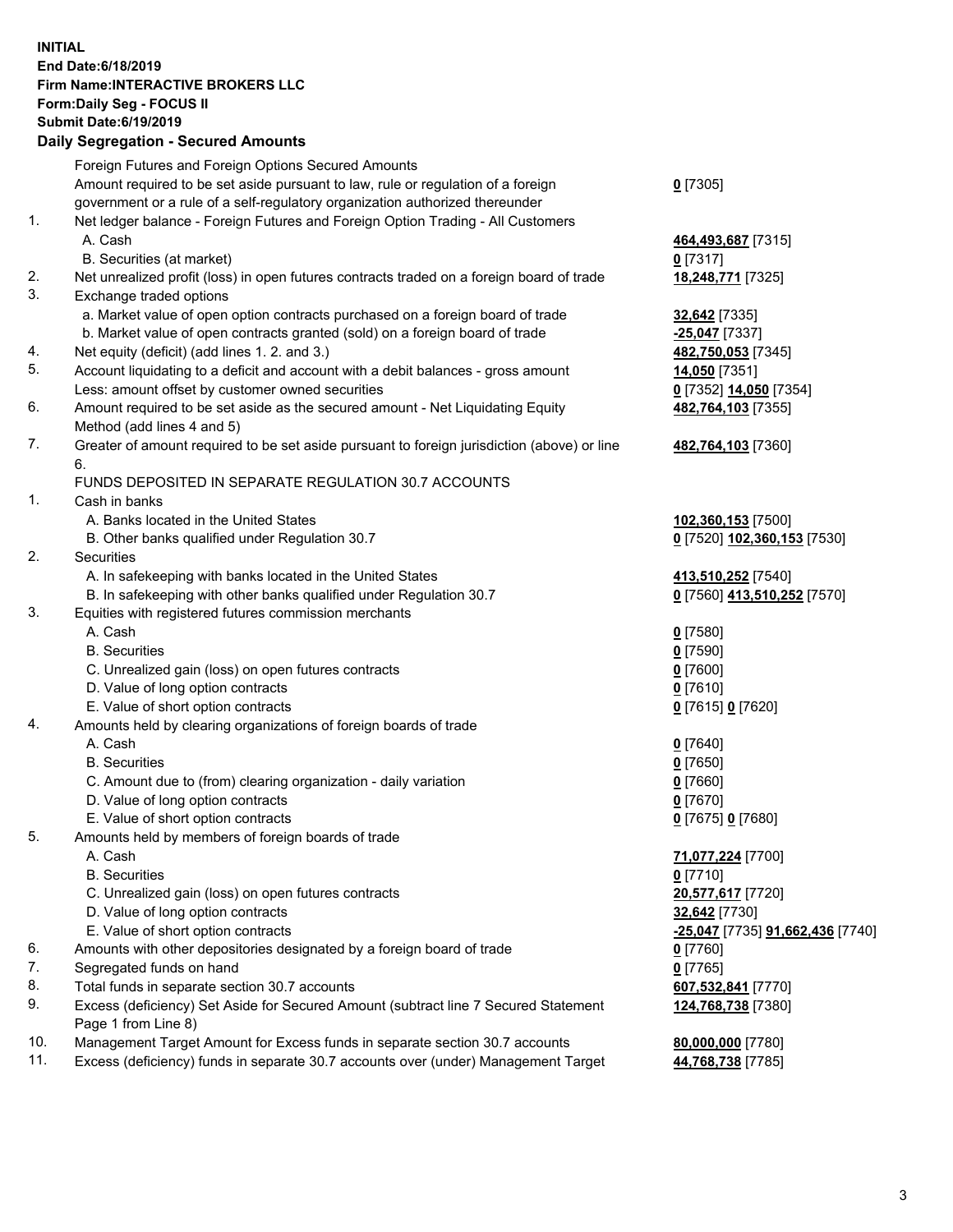**INITIAL End Date:6/18/2019 Firm Name:INTERACTIVE BROKERS LLC Form:Daily Seg - FOCUS II Submit Date:6/19/2019 Daily Segregation - Segregation Statement** SEGREGATION REQUIREMENTS(Section 4d(2) of the CEAct) 1. Net ledger balance A. Cash **3,914,357,392** [7010] B. Securities (at market) **0** [7020] 2. Net unrealized profit (loss) in open futures contracts traded on a contract market **-64,305,259** [7030] 3. Exchange traded options A. Add market value of open option contracts purchased on a contract market **195,797,199** [7032] B. Deduct market value of open option contracts granted (sold) on a contract market **-250,342,049** [7033] 4. Net equity (deficit) (add lines 1, 2 and 3) **3,795,507,283** [7040] 5. Accounts liquidating to a deficit and accounts with debit balances - gross amount **1,227,637** [7045] Less: amount offset by customer securities **0** [7047] **1,227,637** [7050] 6. Amount required to be segregated (add lines 4 and 5) **3,796,734,920** [7060] FUNDS IN SEGREGATED ACCOUNTS 7. Deposited in segregated funds bank accounts A. Cash **701,625,694** [7070] B. Securities representing investments of customers' funds (at market) **1,990,269,815** [7080] C. Securities held for particular customers or option customers in lieu of cash (at market) **0** [7090] 8. Margins on deposit with derivatives clearing organizations of contract markets A. Cash **8,101,898** [7100] B. Securities representing investments of customers' funds (at market) **1,346,829,005** [7110] C. Securities held for particular customers or option customers in lieu of cash (at market) **0** [7120] 9. Net settlement from (to) derivatives clearing organizations of contract markets **5,784,374** [7130] 10. Exchange traded options A. Value of open long option contracts **195,586,908** [7132] B. Value of open short option contracts **-250,377,597** [7133] 11. Net equities with other FCMs A. Net liquidating equity **0** [7140] B. Securities representing investments of customers' funds (at market) **0** [7160] C. Securities held for particular customers or option customers in lieu of cash (at market) **0** [7170] 12. Segregated funds on hand **0** [7150] 13. Total amount in segregation (add lines 7 through 12) **3,997,820,097** [7180] 14. Excess (deficiency) funds in segregation (subtract line 6 from line 13) **201,085,177** [7190] 15. Management Target Amount for Excess funds in segregation **155,000,000** [7194] **46,085,177** [7198]

16. Excess (deficiency) funds in segregation over (under) Management Target Amount Excess